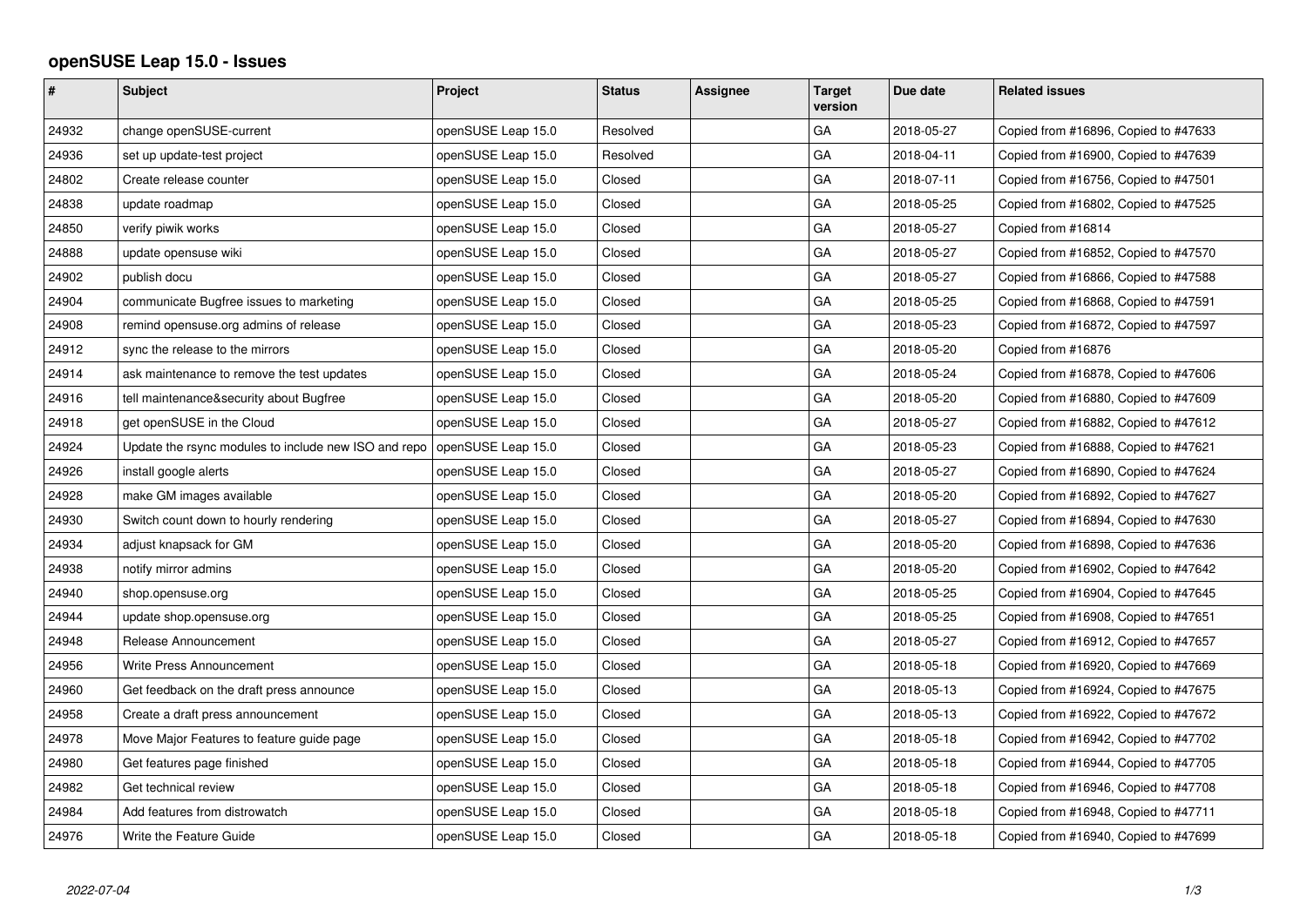| $\vert$ # | Subject                                                                              | Project            | <b>Status</b> | <b>Assignee</b> | <b>Target</b><br>version | Due date   | <b>Related issues</b>                |
|-----------|--------------------------------------------------------------------------------------|--------------------|---------------|-----------------|--------------------------|------------|--------------------------------------|
| 24986     | Gather info from major pieces of our release onto<br>Major features page             | openSUSE Leap 15.0 | Closed        |                 | GA                       | 2018-05-18 | Copied from #16950, Copied to #47714 |
| 24992     | software.opensuse.org                                                                | openSUSE Leap 15.0 | Closed        |                 | GA                       | 2018-05-27 | Copied from #16954, Copied to #47720 |
| 25056     | notify studio team about Bugfree                                                     | openSUSE Leap 15.0 | Closed        |                 | GA                       | 2018-05-23 | Copied from #17022, Copied to #47780 |
| 25058     | update release number in IRC channel topic                                           | openSUSE Leap 15.0 | Closed        |                 | GA                       | 2018-05-30 | Copied from #17024, Copied to #47783 |
| 25068     | add lock tags                                                                        | openSUSE Leap 15.0 | Closed        |                 | GA                       | 2018-05-27 | Copied from #18838, Copied to #47786 |
| 25098     | send announcement to opensuse-announce                                               | openSUSE Leap 15.0 | Closed        |                 | GA                       | 2018-05-25 | Copied from #20802, Copied to #47813 |
| 25054     | update web site with new languages                                                   | openSUSE Leap 15.0 | Resolved      | AdaLovelace     | GA                       | 2018-05-25 | Copied from #17020, Copied to #47777 |
| 24942     | request new box image and link                                                       | openSUSE Leap 15.0 | Closed        | bmwiedemann     | GA                       | 2018-05-25 | Copied from #16906, Copied to #47648 |
| 24946     | update wiki                                                                          | openSUSE Leap 15.0 | Closed        | bmwiedemann     | GA                       | 2018-05-25 | Copied from #16910, Copied to #47654 |
| 24784     | Social media marketing                                                               | openSUSE Leap 15.0 | Resolved      | ddemaio         | GA                       | 2018-05-23 | Copied from #16694, Copied to #47489 |
| 24786     | Create social media backgrounds and badges                                           | openSUSE Leap 15.0 | Resolved      | ddemaio         | GA                       | 2018-05-23 | Copied from #16696, Copied to #47492 |
| 24890     | move previous release to archive                                                     | openSUSE Leap 15.0 | Resolved      | ddemaio         | GA                       | 2018-05-24 | Copied from #16854, Copied to #47573 |
| 24892     | update wiki pages                                                                    | openSUSE Leap 15.0 | Resolved      | ddemaio         | GA                       | 2018-05-24 | Copied from #16856, Copied to #47576 |
| 24894     | install Leap 15.0 wiki pages as default                                              | openSUSE Leap 15.0 | Resolved      | ddemaio         | GA                       | 2018-05-24 | Copied from #16858, Copied to #47579 |
| 24896     | check all wiki pages on release day                                                  | openSUSE Leap 15.0 | Resolved      | ddemaio         | GA                       | 2018-05-27 | Copied from #16860, Copied to #47582 |
| 24900     | fix upgrade instructions in wiki                                                     | openSUSE Leap 15.0 | Resolved      | ddemaio         | GA                       | 2018-05-24 | Copied from #16864, Copied to #47585 |
| 24906     | marketing brainstorm session                                                         | openSUSE Leap 15.0 | Resolved      | ddemaio         | GA                       | 2018-05-04 | Copied from #16870, Copied to #47594 |
| 24922     | Publish an article asking people to help promote the<br>upcoming release.            | openSUSE Leap 15.0 | Resolved      | ddemaio         | GA                       | 2018-04-07 | Copied from #16886, Copied to #47618 |
| 24994     | <b>Release Parties</b>                                                               | openSUSE Leap 15.0 | Resolved      | ddemaio         | GA                       | 2018-05-18 | Copied from #16956, Copied to #47723 |
| 24996     | Write release party invitation article                                               | openSUSE Leap 15.0 | Resolved      | ddemaio         | GA                       | 2018-05-18 | Copied from #16958, Copied to #47726 |
| 24998     | Update release party wiki pages                                                      | openSUSE Leap 15.0 | Resolved      | ddemaio         | GA                       | 2018-05-18 | Copied from #16960, Copied to #47729 |
| 25000     | Create event pages on Facebook, Google+                                              | openSUSE Leap 15.0 | Resolved      | ddemaio         | GA                       | 2018-05-18 | Copied from #16962, Copied to #47732 |
| 25002     | release party poster                                                                 | openSUSE Leap 15.0 | Resolved      | ddemaio         | GA                       | 2018-05-18 | Copied from #16964, Copied to #47735 |
| 25004     | Create social media messages                                                         | openSUSE Leap 15.0 | Resolved      | ddemaio         | GA                       | 2018-05-23 | Copied from #16966, Copied to #47738 |
| 25006     | Make sure we have the right people prepared to send<br>out the social media messages | openSUSE Leap 15.0 | Resolved      | ddemaio         | GA                       | 2018-05-23 | Copied from #16968, Copied to #47741 |
| 25008     | translate social media messages                                                      | openSUSE Leap 15.0 | Resolved      | ddemaio         | GA                       | 2018-05-23 | Copied from #16970, Copied to #47744 |
| 24950     | Assemble the Product highlights                                                      | openSUSE Leap 15.0 | Closed        | ddemaio         | GA                       | 2018-05-18 | Copied from #16914, Copied to #47660 |
| 24952     | Get screenshots taken                                                                | openSUSE Leap 15.0 | Closed        | ddemaio         | GA                       | 2018-05-18 | Copied from #16916, Copied to #47663 |
| 24954     | Write community announcement for news.o.o                                            | openSUSE Leap 15.0 | Closed        | ddemaio         | GA                       | 2018-05-18 | Copied from #16918, Copied to #47666 |
| 24962     | Let our PR Agencies have one last look at the<br>announcement                        | openSUSE Leap 15.0 | Closed        | ddemaio         | GA                       | 2018-05-18 | Copied from #16926, Copied to #47678 |